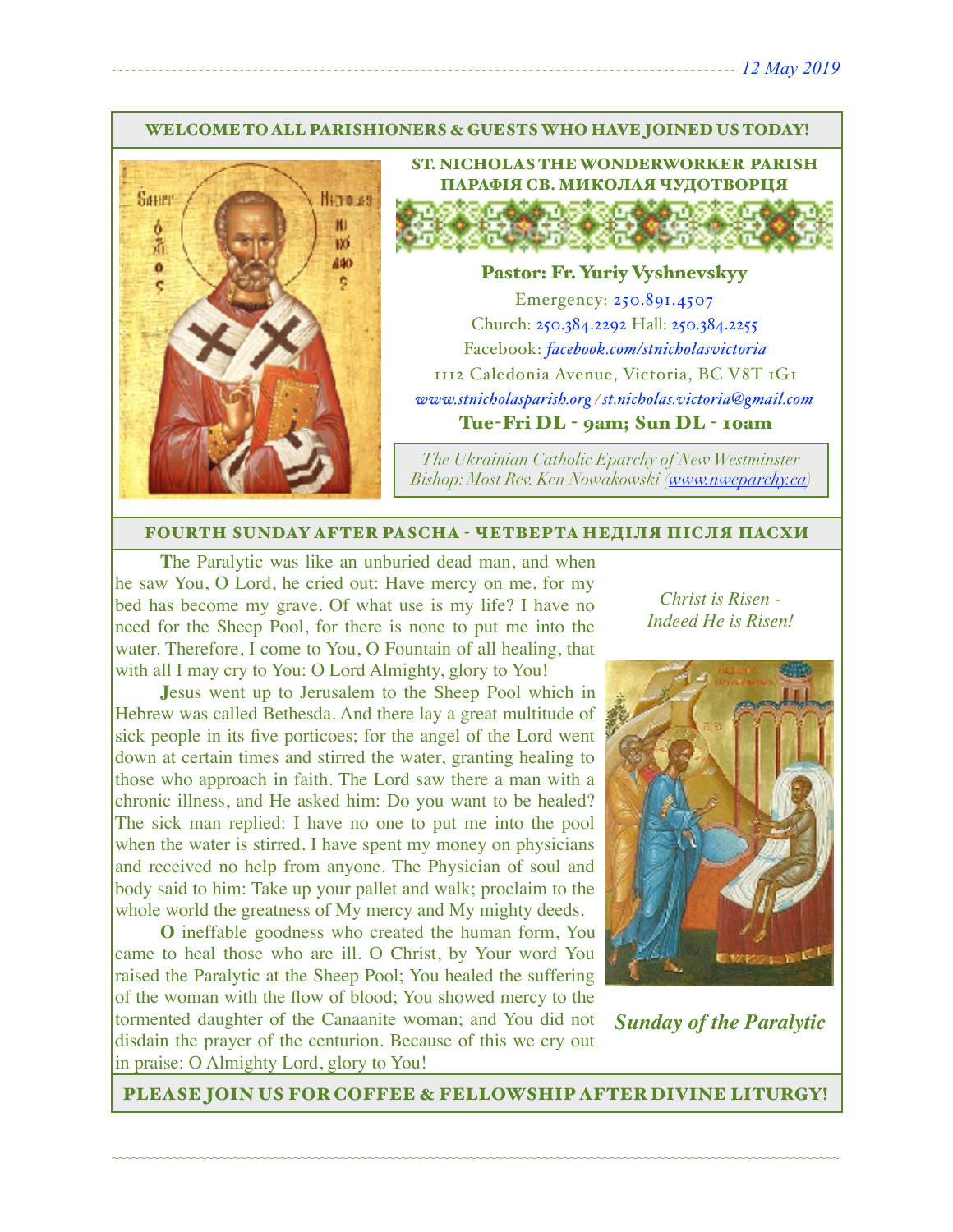| <b>SUNDAY HYMNS</b>                                                                                                                                                                                                                                                                                                                                                                                                                                                                                                                                                                                                                                                                                                                                                                                                                                                                                                                                                                                                                                                                                                                                                                                                                                                                                 |                |                                                                             |                  |                                               |                       |          |
|-----------------------------------------------------------------------------------------------------------------------------------------------------------------------------------------------------------------------------------------------------------------------------------------------------------------------------------------------------------------------------------------------------------------------------------------------------------------------------------------------------------------------------------------------------------------------------------------------------------------------------------------------------------------------------------------------------------------------------------------------------------------------------------------------------------------------------------------------------------------------------------------------------------------------------------------------------------------------------------------------------------------------------------------------------------------------------------------------------------------------------------------------------------------------------------------------------------------------------------------------------------------------------------------------------|----------------|-----------------------------------------------------------------------------|------------------|-----------------------------------------------|-----------------------|----------|
| <b>OPENING HYMN</b>                                                                                                                                                                                                                                                                                                                                                                                                                                                                                                                                                                                                                                                                                                                                                                                                                                                                                                                                                                                                                                                                                                                                                                                                                                                                                 |                | Христос Воскрес! Під Небозвід / The Lord is Risen from the Dead pg. 198-199 |                  |                                               |                       |          |
| <b>COMMUNION HYMN</b>                                                                                                                                                                                                                                                                                                                                                                                                                                                                                                                                                                                                                                                                                                                                                                                                                                                                                                                                                                                                                                                                                                                                                                                                                                                                               |                | Маріє Діво Благословенна/O Virgin Mary, Our Blessed Lady pg.346-347         |                  |                                               |                       |          |
| <b>CLOSING HYMN</b>                                                                                                                                                                                                                                                                                                                                                                                                                                                                                                                                                                                                                                                                                                                                                                                                                                                                                                                                                                                                                                                                                                                                                                                                                                                                                 |                | Христос Воскрес! Радість з Неба / Let All Profess pg. 200-202               |                  |                                               |                       |          |
| Please join us today in singing our Sunday hymns!                                                                                                                                                                                                                                                                                                                                                                                                                                                                                                                                                                                                                                                                                                                                                                                                                                                                                                                                                                                                                                                                                                                                                                                                                                                   |                |                                                                             |                  |                                               |                       |          |
| <b>SUNDAY &amp; DAILY SCHEDULE</b>                                                                                                                                                                                                                                                                                                                                                                                                                                                                                                                                                                                                                                                                                                                                                                                                                                                                                                                                                                                                                                                                                                                                                                                                                                                                  |                |                                                                             |                  |                                               |                       |          |
| SUNDAY, May 12                                                                                                                                                                                                                                                                                                                                                                                                                                                                                                                                                                                                                                                                                                                                                                                                                                                                                                                                                                                                                                                                                                                                                                                                                                                                                      |                | Divine Liturgy - for the Parishioners of St Nicholas Parish                 |                  |                                               |                       | 10:00 AM |
| MONDAY, May 13                                                                                                                                                                                                                                                                                                                                                                                                                                                                                                                                                                                                                                                                                                                                                                                                                                                                                                                                                                                                                                                                                                                                                                                                                                                                                      |                | <b>NO SERVICES</b>                                                          |                  |                                               |                       |          |
| TUESDAY, May 14                                                                                                                                                                                                                                                                                                                                                                                                                                                                                                                                                                                                                                                                                                                                                                                                                                                                                                                                                                                                                                                                                                                                                                                                                                                                                     |                | Divine Liturgy of St. John Chrysostom                                       |                  |                                               |                       | 9:00 AM  |
| WEDNESDAY, May 15                                                                                                                                                                                                                                                                                                                                                                                                                                                                                                                                                                                                                                                                                                                                                                                                                                                                                                                                                                                                                                                                                                                                                                                                                                                                                   |                | Divine Liturgy of St. John Chrysostom                                       |                  |                                               |                       | 9:00 AM  |
| THURSDAY, May 16                                                                                                                                                                                                                                                                                                                                                                                                                                                                                                                                                                                                                                                                                                                                                                                                                                                                                                                                                                                                                                                                                                                                                                                                                                                                                    |                | Divine Liturgy of St. John Chrysostom                                       |                  |                                               |                       | 9:00 AM  |
| FRIDAY, May 17                                                                                                                                                                                                                                                                                                                                                                                                                                                                                                                                                                                                                                                                                                                                                                                                                                                                                                                                                                                                                                                                                                                                                                                                                                                                                      |                | Divine Liturgy of St. John Chrysostom                                       |                  |                                               |                       | 9:00 AM  |
| SATURDAY, May 18                                                                                                                                                                                                                                                                                                                                                                                                                                                                                                                                                                                                                                                                                                                                                                                                                                                                                                                                                                                                                                                                                                                                                                                                                                                                                    |                | <b>NO SERVICES</b>                                                          |                  |                                               |                       |          |
| SUNDAY, May 19                                                                                                                                                                                                                                                                                                                                                                                                                                                                                                                                                                                                                                                                                                                                                                                                                                                                                                                                                                                                                                                                                                                                                                                                                                                                                      |                | Divine Liturgy - for the Parishioners of St Nicholas Parish                 |                  |                                               |                       | 10:00 AM |
| Please Note: to request a Divine Liturgy for a special intention, please see Fr. Yuriy to arrange for it!                                                                                                                                                                                                                                                                                                                                                                                                                                                                                                                                                                                                                                                                                                                                                                                                                                                                                                                                                                                                                                                                                                                                                                                           |                |                                                                             |                  |                                               |                       |          |
| <b>SUNDAY EPISTLE READERS</b>                                                                                                                                                                                                                                                                                                                                                                                                                                                                                                                                                                                                                                                                                                                                                                                                                                                                                                                                                                                                                                                                                                                                                                                                                                                                       |                |                                                                             |                  |                                               |                       |          |
| <b>DATE</b>                                                                                                                                                                                                                                                                                                                                                                                                                                                                                                                                                                                                                                                                                                                                                                                                                                                                                                                                                                                                                                                                                                                                                                                                                                                                                         | <b>READING</b> |                                                                             | <b>UKRAINIAN</b> |                                               | <b>ENGLISH</b>        |          |
| SUNDAY, May 12                                                                                                                                                                                                                                                                                                                                                                                                                                                                                                                                                                                                                                                                                                                                                                                                                                                                                                                                                                                                                                                                                                                                                                                                                                                                                      | Act. 9: 32-42  |                                                                             | Kateryna Yaremyn |                                               | Marian Chalifoux      |          |
| SUNDAY, May 19                                                                                                                                                                                                                                                                                                                                                                                                                                                                                                                                                                                                                                                                                                                                                                                                                                                                                                                                                                                                                                                                                                                                                                                                                                                                                      | Act. 11: 19-30 |                                                                             | Liliia Palyvoda  |                                               | <b>Robert Herchak</b> |          |
| SUNDAY, May 26                                                                                                                                                                                                                                                                                                                                                                                                                                                                                                                                                                                                                                                                                                                                                                                                                                                                                                                                                                                                                                                                                                                                                                                                                                                                                      | Act. 16: 16-34 |                                                                             | Glikeria Iwanuck |                                               | <b>Bryan Melnyk</b>   |          |
| <b>SUNDAY, June 2</b>                                                                                                                                                                                                                                                                                                                                                                                                                                                                                                                                                                                                                                                                                                                                                                                                                                                                                                                                                                                                                                                                                                                                                                                                                                                                               |                | Act.2:16-18;28-36                                                           | Motria Koropecky |                                               | Carol Chapman         |          |
| Thank you, Epistle readers, for your service in proclaiming God's Word!                                                                                                                                                                                                                                                                                                                                                                                                                                                                                                                                                                                                                                                                                                                                                                                                                                                                                                                                                                                                                                                                                                                                                                                                                             |                |                                                                             |                  |                                               |                       |          |
| <b>2019 PARISH COUNCIL EXECUTIVE</b>                                                                                                                                                                                                                                                                                                                                                                                                                                                                                                                                                                                                                                                                                                                                                                                                                                                                                                                                                                                                                                                                                                                                                                                                                                                                |                |                                                                             |                  | <b>PASTORAL MINISTRY &amp; HOLY MYSTERIES</b> |                       |          |
| VICE-CHAIRPERSONRichard DeMerchant - 250.893.3484<br>BAPTISMSby appointment  <br>SECRETARYLuba Kucharyshyn - 780.476.4260<br>MARRIAGESsix months notice should<br>be given to the parish priest, and he should be<br>FINANCIAL SECRETARYDavid Newberry - 250.598.8197<br>contacted before any other arrangements are made<br>FUNDRAISING/HALL RENTALRobert Herchak - 250.386.7872<br>FUNERALSby appointment<br>LITURGICAL COMMITTEEMotria Koropecky - 250.658.3051<br>MEMBER AT LARGEWayne Saunders - 780.710.2027<br><b>Bequests &amp; Wills:</b> Leaving a bequeath is a process of giving a donation through your will. It is<br>simply a distribution from your estate to a charitable organization through your last will and testament. It<br>can be as small or as large a donation as you wish. It is important that you talk to your lawyer about the<br>process. In your kindness please remember St Nicholas the Wonderworker Ukrainian Catholic Church in<br>your bequeath and will. If anyone wishes to make such a bequeath in their will, the following clause may<br>be included or added to a will: "I give, devise, and bequeath to St Nicholas the Wonderworker Ukrainian<br>Catholic Parish - 1112 Caledonia Avenue, Victoria BC, V8T 1G1, the sum of \$<br>$($ or<br>$%$ of my |                |                                                                             |                  |                                               |                       |          |
| estate), to be used for the benefit of the parish and it's pastoral activities."                                                                                                                                                                                                                                                                                                                                                                                                                                                                                                                                                                                                                                                                                                                                                                                                                                                                                                                                                                                                                                                                                                                                                                                                                    |                |                                                                             |                  |                                               |                       |          |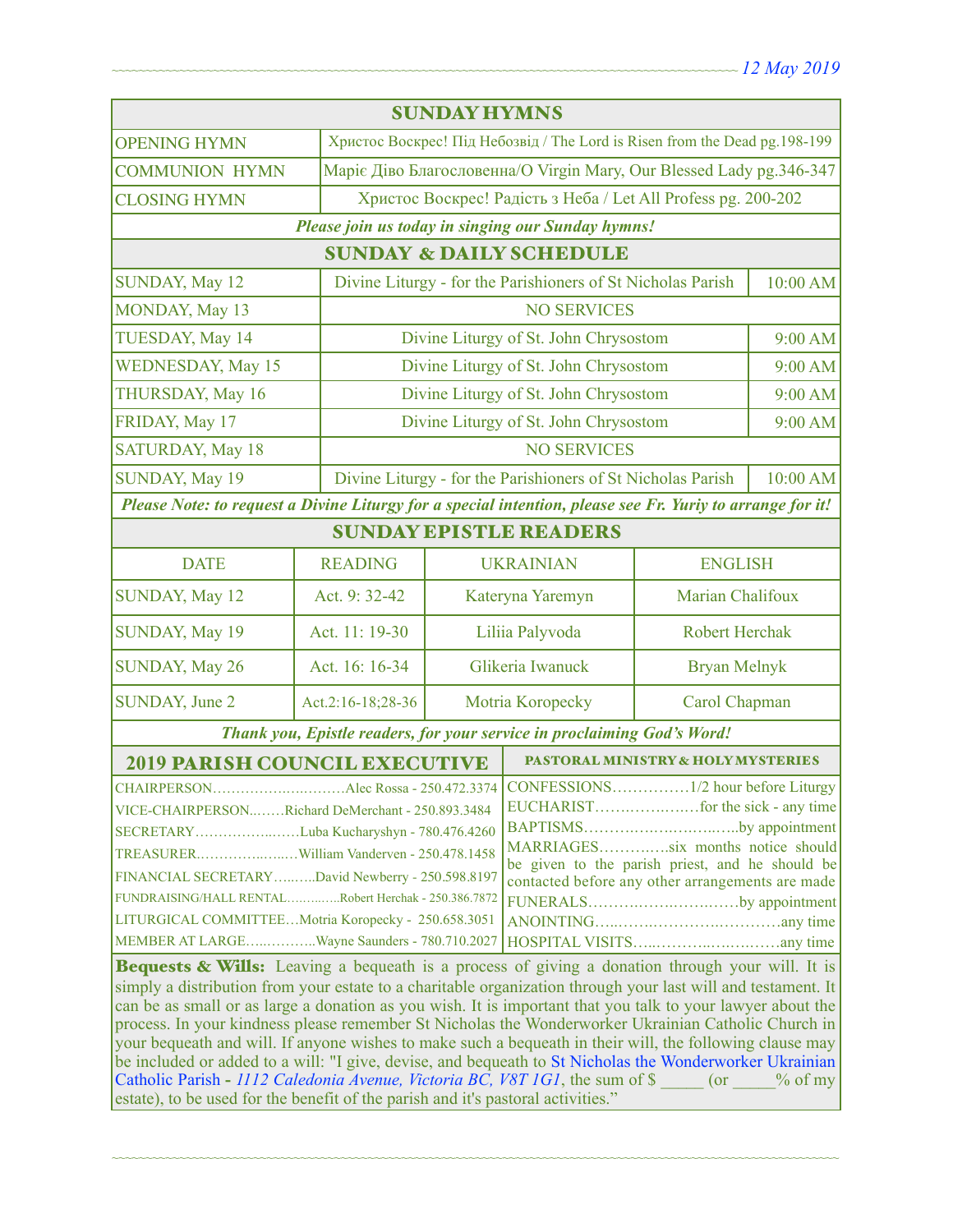# **Vibrant Parish Prayer**

**O** God, Creator of Heaven and Earth! Because of your indescribable love for us, you sent your Only-Begotten Son, Our Lord and Saviour, Jesus Christ - The Way, The Truth, and The Life and our Salvation. In His name, we turn to You. Strengthen our hearts and minds in Christian love and in unity of purpose as we strive to build a Vibrant Parish. Give us the grace to model our lives according to the Word of God. Instill in us the desire to pray and to celebrate the Holy Mysteries as one Christian Family in our Parish Community. Inspire us to follow Your great command to be a servant to the less fortunate among us! Grant this, O Lord, through the mercies and love for mankind of Your Only-Begotten Son with whom You are blessed, together with Your All-Holy, Good and Life-Giving Spirit, now and forever and ever. Amen!



# **St. Nicholas Parish**

**A Place To Encounter The Living Christ** Through the word, the Holy Mysteries & Prayer, Serving One's Neighbor, Leadership Fostering & Serving Unity and Missionary Spirit (His Beatitude Sviatoslav)



# **Молитва Живої Парафії**

**Г**осподи Ісусе Христе, Пастирю Добрий, як колись Ти пригорнув заблуканих овечок, щоб вони пізнали Твій голос і були Твоїм стадом, так і сьогодні глянь ласкаво з небесних висот на нашу парафію та зішли на неї Твого Святого Духа, щоб вона була місцем пізнання радості Доброї Новини. Скріплюй нас Твоєю присутністю та єднай нас кожночасно в молитві. Даруй нам духа служіння ближньому, щоб у нашій парафії кожний міг зустріти Тебе, милостивого Бога. Благослови наш духовний провід Твоєю мудрістю і дай, щоб ніхто з нас не шкодував ні часу, ні талантів, ні матеріальних дібр для розбудови Твого царства. Єднай нас у мирі та злагоді, щоб ми були Твоєю спільнотою любові. Всели в нас місійного духа, щоб ми стали тим світилом євангельського слова, молитви і добрих діл, що кличе кожного до участі в Божественному житті, щоб славилося, Спасе, Твоє Ім'я з безначальним Твоїм Отцем та пресвятим, благим і животворящим Твоїм Духом нині, і повсякчас, і на віки віків. Амінь.

# DIVINE LITURGY PROPERS

*The Divine Liturgy of our Father among the Saints John Chrysostom An Anthology for Worship: Liturgy - pg. 270-318; propers - pg. 524* 

**Troparion, Tone 3:** Let the heavens be glad, let the earth rejoice,<sup>\*</sup> for the Lord has done a mighty deed with His arm.\* He trampled death by death. He became the first-born of the dead;\* He saved us from the abyss of Hades\* and granted great mercy to the world.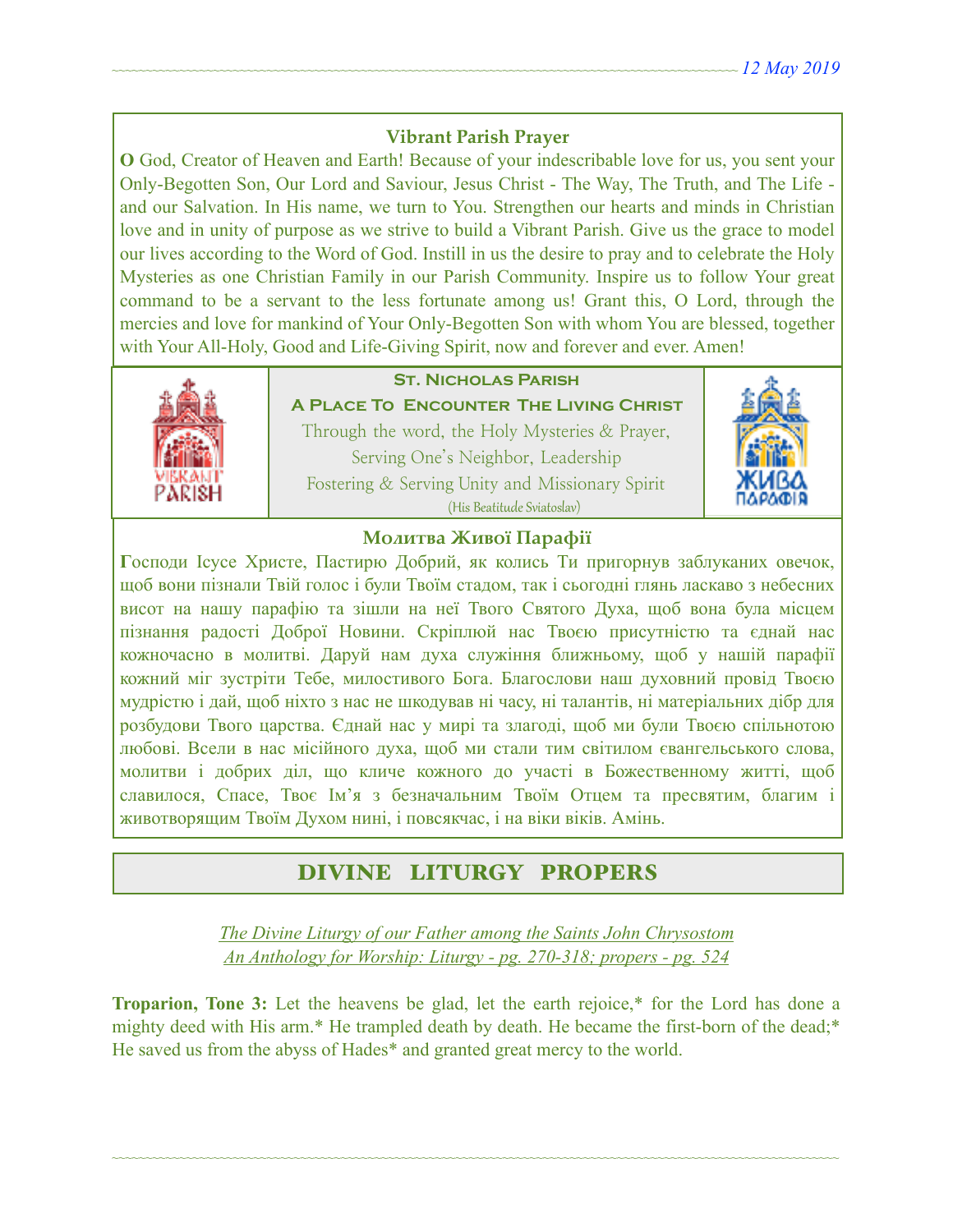**Glory: Kontakion, Tone 3:** Lord, as of old You raised the Paralytic,\* lift my soul by Your divine presence,\* for by many sins and foolish actions,\* I, too, am now afflicted and crippled.\* Raise me, that being saved I may cry to You:\* Glory to Your power, O merciful Christ.

**Now: Kontakion, Tone 8:** Though You descended into a tomb, O Immortal One,\* yet You destroyed the power of Hades;\* and You rose as victor, O Christ God,\* calling to the myrrhbearing women: Rejoice!\* and giving peace to Your Apostles:\* You, who grant Resurrection to the fallen.

**Prokeimenon, Tone 1:** Let Your mercy, O Lord, be upon us, as we have hoped in You. *Verse:*  Rejoice in the Lord, O you just; praise befits the righteous.

**Epistle - Act 9:32-42 - A reading from the Acts of the Apostles:** In those days Peter went here and there among all the believers, he came down also to the saints living in Lydda. There he found a man named Aeneas, who had been bedridden for eight years, for he was paralysed. Peter said to him, 'Aeneas, Jesus Christ heals you; get up and make your bed!' And immediately he got up. And all the residents of Lydda and Sharon saw him and turned to the Lord. Now in Joppa there was a disciple whose name was Tabitha, which in Greek is Dorcas. She was devoted to good works and acts of charity. At that time she became ill and died. When they had washed her, they laid her in a room upstairs. Since Lydda was near Joppa, the disciples, who heard that Peter was there, sent two men to him with the request, 'Please come to us without delay.' So Peter got up and went with them; and when he arrived, they took him to the room upstairs. All the widows stood beside him, weeping and showing tunics and other clothing that Dorcas had made while she was with them. Peter put all of them outside, and then he knelt down and prayed. He turned to the body and said, 'Tabitha, get up.' Then she opened her eyes, and seeing Peter, she sat up. He gave her his hand and helped her up. Then calling the saints and widows, he showed her to be alive. This became known throughout Joppa, and many believed in the Lord.

**Alleluia, Tone 1:** *Verse:* Of Your mercies, O Lord, I will sing forever; with my mouth I will proclaim Your truth from generation to generation. *Verse:* For You have said, "Mercy will be established forever."

**Gospel - John 5:1-15 -** At that time Jesus went up to Jerusalem. Now there is in Jerusalem at the Sheep (Gate) a pool called in Hebrew Bethesda, with five porticoes. In these lay a large number of ill, blind, lame, and crippled. For from time to time an angel of the Lord used to come down into the pool; and the water was stirred up, so the first one to get in after the stirring of the water was healed of whatever disease afflicted him. One man was there who had been ill for thirtyeight years. When Jesus saw him lying there and knew that he had been ill for a long time, he said to him, "Do you want to be well?" The sick man answered him, "Sir, I have no one to put me into the pool when the water is stirred up; while I am on my way, someone else gets down there before me." Jesus said to him, "Rise, take up your mat, and walk." Immediately the man became well, took up his mat, and walked. Now that day was a sabbath. So the Jews said to the man who was cured, "It is the sabbath, and it is not lawful for you to carry your mat." He answered them,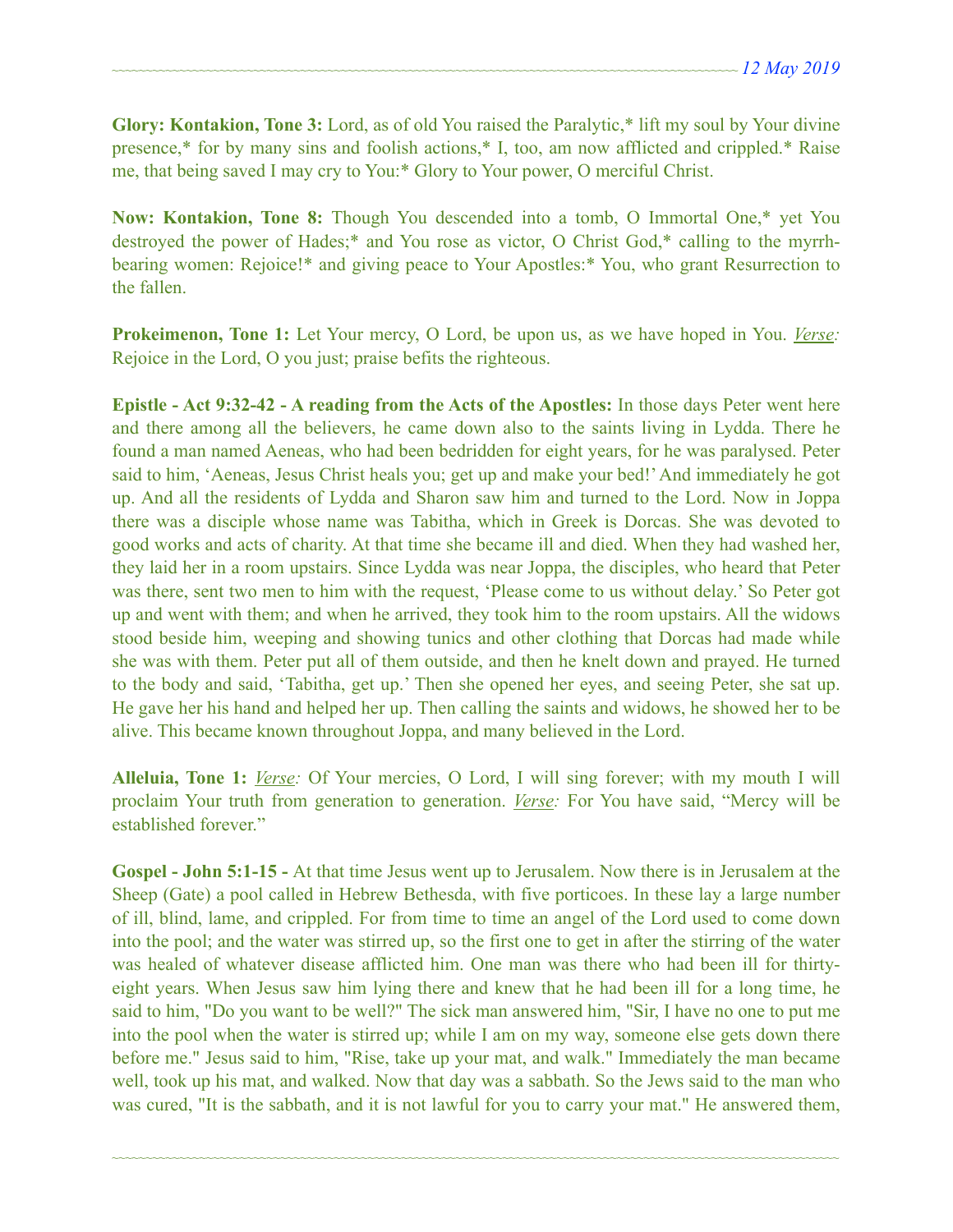"The man who made me well told me, 'Take up your mat and walk.'" They asked him, "Who is the man who told you, 'Take it up and walk'?" The man who was healed did not know who it was, for Jesus had slipped away, since there was a crowd there. After this Jesus found him in the temple area and said to him, "Look, you are well; do not sin any more, so that nothing worse may happen to you." The man went and told the Jews that Jesus was the one who had made him well.

*Instead of* **"It is truly..."** *we sing:* The Angel cried out to the One full of Grace: O chaste Virgin, rejoice! And again I say, Rejoice! Your Son has risen from the tomb on the third day, and raised the dead. Let all people rejoice! Shine, shine, O new Jerusalem! for the glory of the Lord has risen upon you! Exult now and be glad, O Sion! And you, O chaste Mother of God, take delight in the resurrection of your Son.

**Communion Hymn:** Receive the Body of Christ;\* taste the fountain of immortality.\* Praise the Lord from the heavens; praise Him in the highest.\* Alleluia, alleluia,\* alleluia.

*Instead of* **"Blessed is He"** *we sing:* Christ is risen from the dead, trampling death by death, and to those in the tombs giving life *(1x)*.

*Instead of* **"We have seen the true light"** *we sing:* Christ is risen from the dead, trampling death by death, and to those in the tombs giving life *(1x)*.

*Instead of* "Let our mouths be filled" *we sing*: Christ is risen from the dead, trampling death by death, and to those in the tombs giving life *(3x)*.

*Instead of* **"Blessed be the name of the Lord"** *we sing:* Christ is risen from the dead, trampling death by death, and to those in the tombs giving life *(3x)*.

*At the end of the Liturgy we sing:* Christ is risen from the dead, trampling death by death, and to those in the tombs giving life *(3x).* 

And to us he has granted life eternal;<sup>\*</sup> we bow down before his resurrection on the third day.

**Prayer After Holy Communion:** Having been made worthy to partake in a mystical way of Your immaculate Body and precious Blood, O Christ our God, I acclaim and bless, worship and glorify You, and proclaim the greatness of Your saving acts, now and for ever and ever. Amen. *(more Prayers After Holy Communion on pg. 324-326 in the Anthology book).* 

# $\langle$ > $|$  <> $|$  <> $|$  <>

**Тропар, глас 3:** Нехай веселяться небеснії, нехай радуються земляни,\* бо показав владу рукою Своєю Господь,\* Він смертю смерть подолав,\* первістком з-поміж мертвих став,\* визволив нас із глибин аду,\* і подав світові велику милість.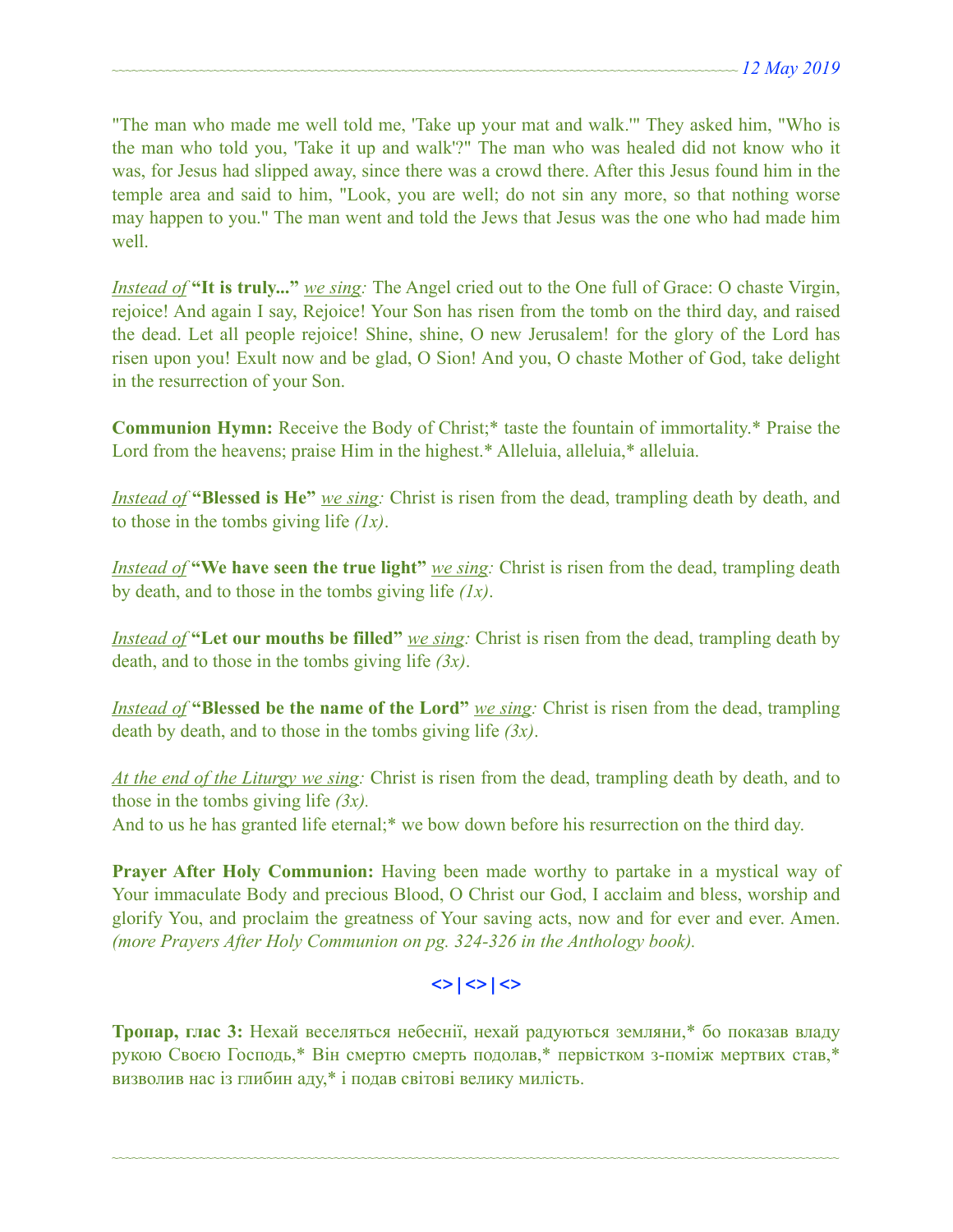**Слава: Кондак, глас 3:** Душу мою, Господи, у гріхах всіляких\* і безглуздими діяннями тяжко розслаблену,\* воздвигни божественним твоїм заступництвом,\* як і розслабленого воздвигнув ти древньо,\* щоб я кликав до тебе, спасаючись:\* Слава, Христе, владі твоїй.

**І нині: Кондак, глас 8:** Хоч і у гріб зійшов ти, Безсмертний,\* та адову зруйнував ти силу,\* і воскрес єси як переможець, Христе Боже,\* жінкам-мироносицям звістивши: Радуйтеся,\* і твоїм апостолам мир даруєш,\* падшим подаєш воскресіння.

**Прокімен, глас 1:** Будь, Господи, милість твоя на нас,\* бо уповали ми на тебе. *Cтих:*  Радуйтеся, праведні, у Господі, правим належить похвала.

**Апостол - Дія. 9:32-42 - З книги Діянь Святих Апостолів читання:** Тими днями Петро, обходячи всі усюди, прибув і до святих, що мешкали в Лідді. Там він знайшов одного чоловіка, на ім'я Еней, що лежав на ліжку вісім років і був паралітик. Петро сказав до нього: «Енею, Ісус Христос тебе оздоровляє. Устань і сам постели собі ліжко!» І вмить той підвівся. І бачили його всі мешканці Лідди та Сарону, і навернулися вони до Господа. Була ж у Яффі одна учениця, на ім'я Тавита, що значить у перекладі Дорка (Сарна). Вона була повна добрих діл та милостині, що чинила. І сталося тими днями, що вона занедужала й умерла. Обмили її і поклали в горниці. А що Лідда лежить близько Яффи, учні, почувши, що Петро там, послали двох чоловіків з просьбою до нього: «Не отягайся прийти аж до нас!» Петро негайно рушив з ними. І як прийшов, вони його повели наверх у горницю, де всі вдови оточили його з плачем, показуючи йому туніки й плащі, що їх робила Дорка, бувши з ними. Велівши всім вийти з хати, Петро став на коліна й почав молитися, а повернувшись до тіла, мовив: «Тавито, встань!» І та відкрила свої очі й, побачивши Петра, сіла. Він же подав їй руку та й підвів її і, прикликавши святих та вдів, поставив її живою. Довідалась про це вся Яффа, і багато повірило в Господа.

**Алилуя, глас 1:** *Cтих:* Милості твої, Господи, повік оспівуватиму, з роду в рід. *Cтих:* Бо сказав ти: Повік милість збудується.

**Євангеліє - Івана 5:1-15 -** У той час Ісус прибув до Єрусалиму. А є в Єрусалимі при Овечих воротах купелеве місце, по-єврейському воно зветься Витесда, що має п'ять критих переходів. Лежала в них сила недужих, сліпих, кривих, усохлих, які чекали, коли то зрушиться вода: ангел бо Господній сходив час від часу в купелеве місце та й заколочував воду, і хто, отже, перший поринав по тому, як вода заколочувалася, то одужував, – хоч яка б там була його хвороба. Один чоловік там був, що нездужав тридцять і вісім років. Побачив Ісус, що він лежить, а довідавшися, що було воно вже дуже довго, каже до нього: «Бажаєш одужати?» «Не маю нікого, пане, – одрікає йому недужий, – хто б мене, коли ото вода зрушиться, та й спустив у купіль: бо ось тільки я прийду, а вже інший передо мною поринає.» Мовить Ісус до нього: «Устань, візьми ложе твоє і ходи!» Відразу ж і одужав той чоловік, і взяв ложе своє і почав ходити. Був же той день – субота. Юдеї і кажуть до одужалого: «Субота адже ж! Не личить тобі ложе носити!» А той їм у відповідь: «Візьми ложе твоє і ходи, – сказав мені, хто мене оздоровив.» Спитали його: «Хто він – той, що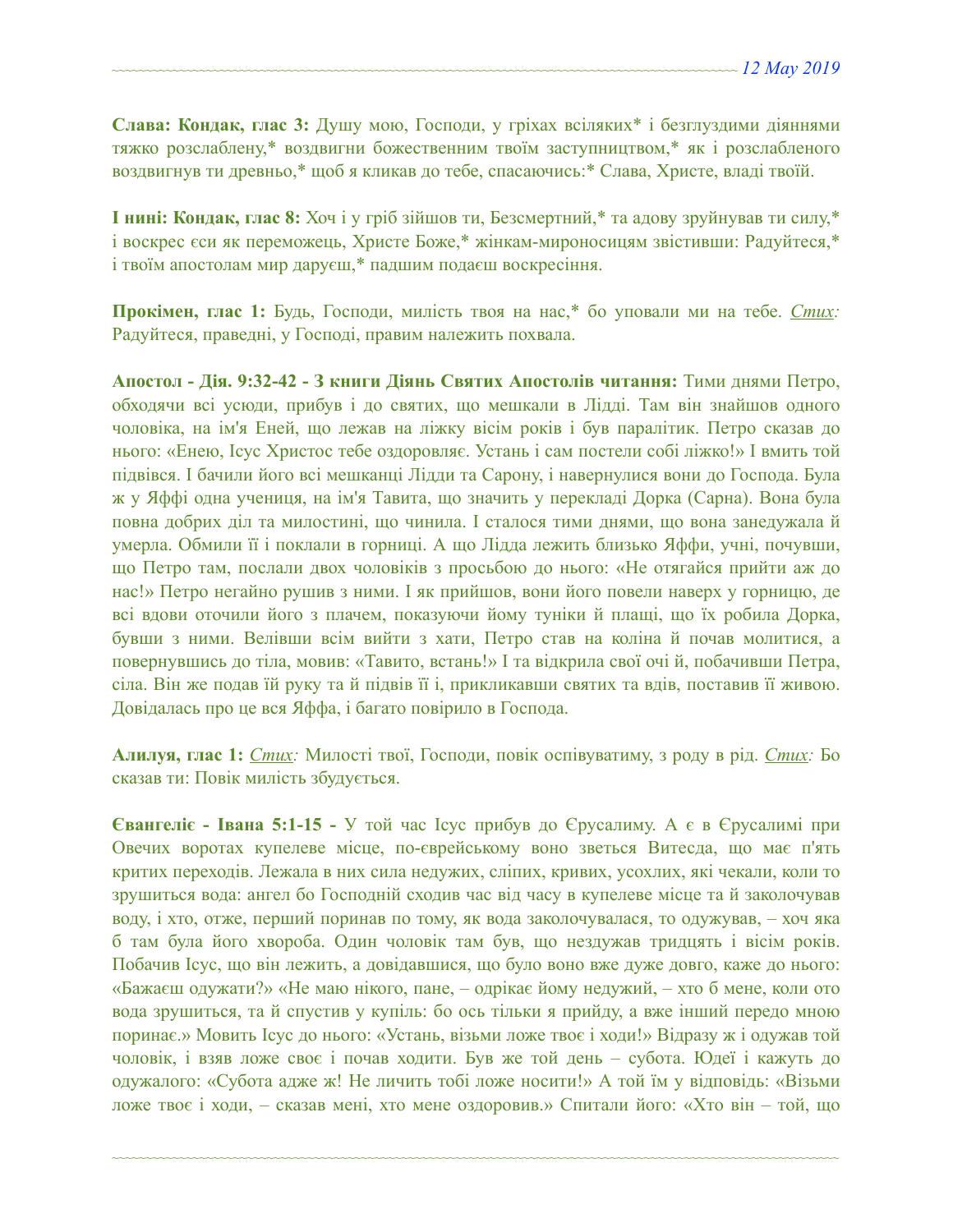сказав тобі: Візьми і ходи?» Та одужалий не знав, хто він, бо Ісус зник у натовпі, що юрмився на тому місці. Щойно потім знайшов його Ісус у храмі й мовив до нього: «Оце ти видужав, – тож не гріши більше, щоб щось гірше тобі не сталось.» Чоловік пішов і оповів юдеям, мовляв, той, хто його оздоровив, – Ісус.

*Замість* **"Достойно"** *ми співаємо:* Ангел сповіщав Благодатній: Чистая Діво, радуйся. І знову кажу: Радуйся. Твій Син воскрес тридневний із гробу, і мертвих воздвигнув він; люди, веселіться. Світися, світися, новий Єрусалиме, слава бо Господня на тобі возсіяла. Радій нині і веселися, Сіоне. А ти, Чистая, красуйся, Богородице, востанням рождення твого.

**Причасний:** Тіло Христове прийміть,\* джерела безсмертного споживіть. Хваліте Господа з небес,\* хваліте Його на висотах. Алилуя, aлилуя, aлилуя!

*Замість* "Благословен, хто йде в ім'я Господнє" *співаємо:* Христос воскрес із мертвих, смертю смерть подолав, і тим, що в гробах, життя дарував *(1x)*.

*Замість* **"Ми бачили світло істинне"** *співаємо:* Христос воскрес із мертвих, смертю смерть подолав, і тим, що в гробах, життя дарував *(1x)*.

*Замість* **"Нехай сповняться"** *співаємо:* Христос воскрес із мертвих, смертю смерть подолав, і тим, що в гробах, життя дарував *(3x)*.

*Замість* **"Будь ім'я Господнє"** *співаємо:* Христос воскрес із мертвих, смертю смерть подолав, і тим, що в гробах, життя дарував *(3x)*.

*Наприкінці Літургії співаємо:* Христос воскрес із мертвих, смертю смерть подолав, і тим, що в гробах, життя дарував *(3x).* І нам дарував життя вічне, поклоняємось його триденному Воскресенню.

**Молитва По Святім Причастю:** Таїнственно удостоївшись бути причасником Твого пречистого тіла і чесної крови, Христе Боже, оспівую і благословлю, поклоняюся, і славлю, і величаю спасіння Твої, Господи, нині і повсякчас, і на віки вічні. Амінь. *(більше Молитов По Святім Причастю на ст. 80-87 в маленькій книжечці "Божественна Літургія")*.

# ANNOUNCEMENTS

✦**HAPPY MOTHER'S DAY:** On the occasion of Mother's Day, best wishes go to all our mothers: good health, long life and the Lord's choicest blessings. May the Holy Mother of God guard and protect you. Many Happy and Blessed Years!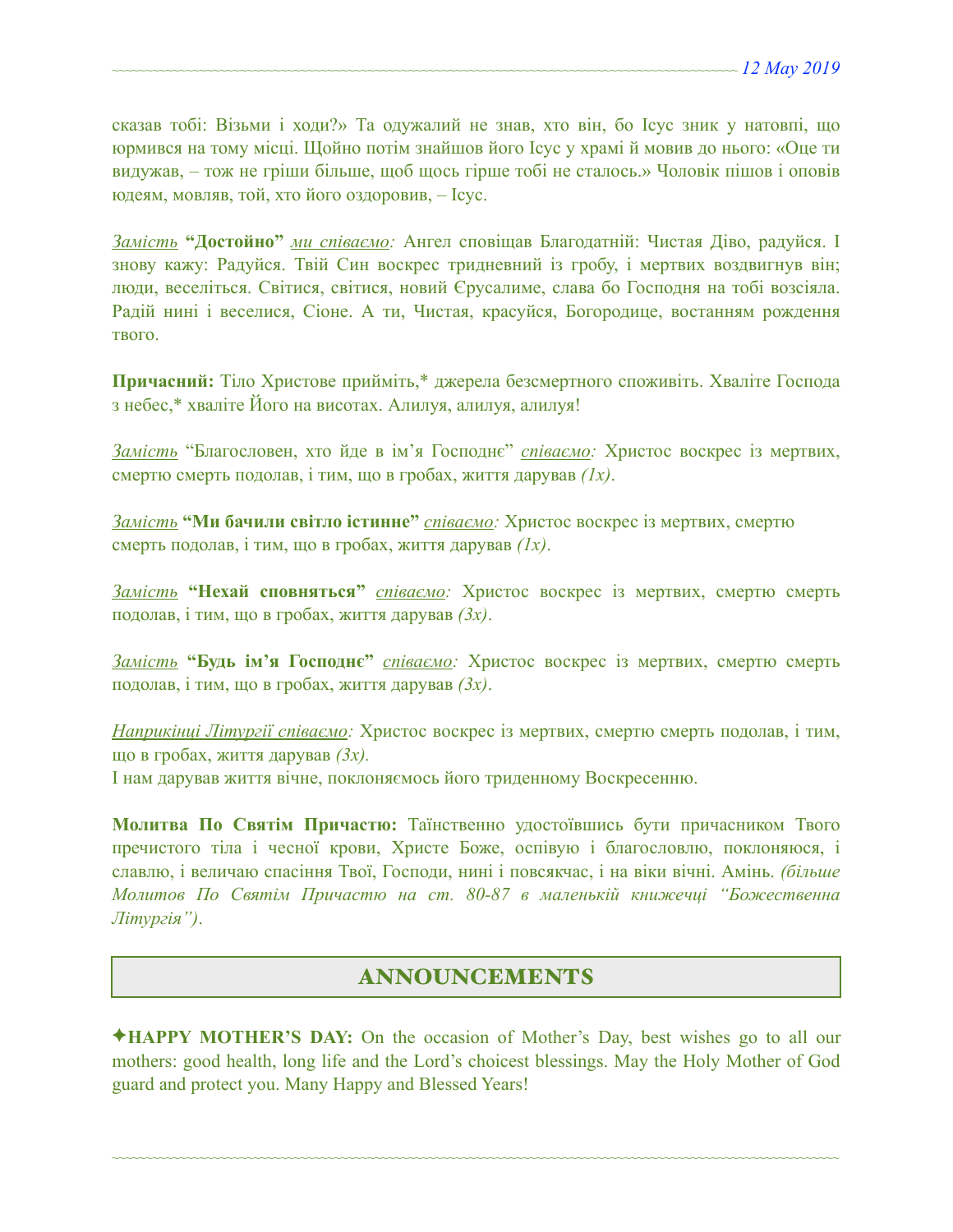✦**PARISH COUNCIL MEETING:** Tuesday, May 14 at 6:30PM.

✦**KNEELING DURING EASTER SEASON** – a reminder that traditionally from Easter Sunday until Pentecost we do not kneel during the Divine Liturgy. As a sign of our redemption and final resurrection, we offer our prayers to God while standing.

✦**PRAYER REQUEST:** Please keep in your prayers GORD HRYHORYSHEN and other members of our parish, our family and friends who are ailing, in hospitals, nursing homes and those who are not able to join actively in their community.

✦**ST. NICHOLAS BOOK STORE:** The Divine Liturgy An Anthology of Worship - **\$25**; "Christ Our Pascha" Catechism of the Ukrainian Catholic Church/"Христос Наша Пасха" Катехизм Української Католицької Церкви - **\$25**; "Sing to Our God" hymn book - **\$15**; Молитовник "Прийдіте Поклонімся" - **\$10;** "The Rosary - The Prayer Rule of the Mother of God in the Ukrainian Catholic Church" - **\$10.** 

✦**PARISH CALENDAR OF BIRTHDAYS & ANNIVERSARIES:** If you would like to be included in our Parish Calendar of Birthday and Anniversary celebrations, please put date in our calendar located at the church vestibule. Each week, we will list the names in our parish bulletin so we can celebrate these happy occasions together!<sup>r</sup>

✦**JOIN OUR CHOIR:** Do you enjoy singing? Please consider joining our St Nicholas Parish Choir and remember that we ALWAYS looking for new members! Contact Motria Koropecky for details at 250.658.3051.

✦**CATECHISM ANNOUNCEMENT:** "*And they were bringing to Him also the infants, in order that He may be touching them; but after the disciples saw it, they rebuked them. But Jesus called them to Himself and said, Let alone the little children to come to Me, and cease hindering them; for of such is the kingdom of God*." We are happy to welcome all children to our St. Nicholas The Wonderworker catechism program. Weekly classes are scheduled Sunday morning during Divine Liturgy. We want your children to learn more about their Catholic faith, sacred scripture, feast days, and religious practices and customs of the Ukrainian Catholic church. If you have any questions, please do not hesitate to contact Marian Chalifoux at 250.507.1005.

✦**THRIFTY'S PRE-PAID FOOD CARDS -** We all have to buy groceries. Why not have 6% of it returned back to the church at no extra charge! Cards are available in \$100, \$200, and \$500 denominations. Talk to Alec after today's liturgy to pre- order your cards. We need to sell A LOT of them! We encourage you to consider purchasing them for yourselves as gifts too.

✦**BE A STEWARD:** Have you ever wondered what more can you do to help our parish? Here are some suggestions: **Steward** of property security; **Steward** of grounds cleaning; **Steward** of cleaning church; **Steward** of church linen; **Steward** of outreach; **Steward** of caring; **Steward** of prayer; **Steward** of service. Quite often, our homebound or senior members, once active in their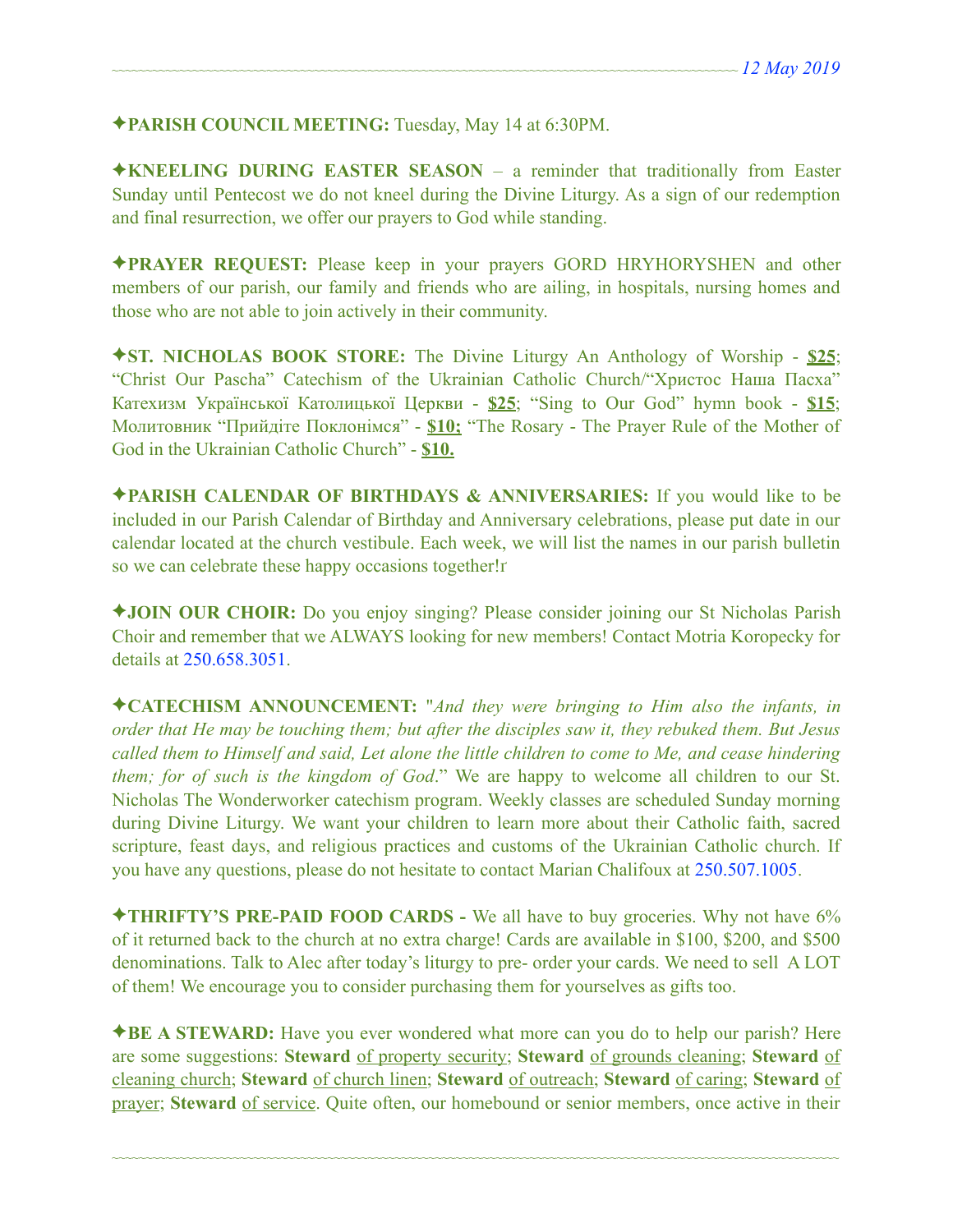younger years, want to find purpose in their senior years. It's not only about doing but about "BEING" present to others. Contact Fr. Yuriy **OR** Darlene DeMerchant for more information. You will be amazed how "BEING" can make a difference.

✦**PARISH LIBRARY:** please visit our parish library and browse through the books on spirituality, church history, iconography, history of the Ukrainians in Canada, children's books and more… The library is located in the church vestibule. Please use a library book sign out form when borrowing a book.

✦**SUNDAY COFFEE VOLUNTEERS** act as hosts and serve light refreshments following the Sunday morning Divine Liturgy, providing an opportunity for the faithful to socialize with friends and visitors following their shared worship experience. We thank all of our parishioners who kind volunteer to serve refreshments. Whether you are new to the Parish, or are a long-time members, please join us for coffee. Please speak with Robert if you would like to volunteer.

✦**WE SHARE THE AIR:** Please keep it healthy and fragrant free. Someone in this area is scent-sitive. The chemicals used in scented products can make some people sick, especially those with fragrance sensitivities, asthma, allergies and other respiratory ailments. PLEASE DO NOT \*wear perfume, cologne, lotion, aftershave and other fragrances; \*USE unscented personal care products. Be Sensitive to Others. Thank you for your understanding. *St. Nicholas parish.* 

✦**MAY 5 DONATIONS** - Coffee: \$39.50; Vigil lights: \$18.00; Loose collection: \$65.00; Envelope collection: \$653.31; Pre-authorized donations Apr 29 to May 5: \$345.00; **TOTAL: \$1,120.81**

## SPECIAL SISTERS SERVANTS OF MARY IMMACULATE JUBILEE COLLECTION



# *Sunday, 26 May*

 The Sisters Servants of Mary Immaculate joyfully announce the 100th Anniversary of the passing into eternal life of the first Sister Servant and Foundress, Blessed Josaphata Hordashevska, who died on April 7, 1919. We know that Sister Josaphata was the heart and pulse during the initial period in the life of this new religious community of women. Her heart beat for the

people, whom she nurtured and served wherever the need was the greatest. Above all, she served with the gift of prayer, since prayer for her always had priority in her life. Sisters Servants throughout the world will be celebrating this Centenary.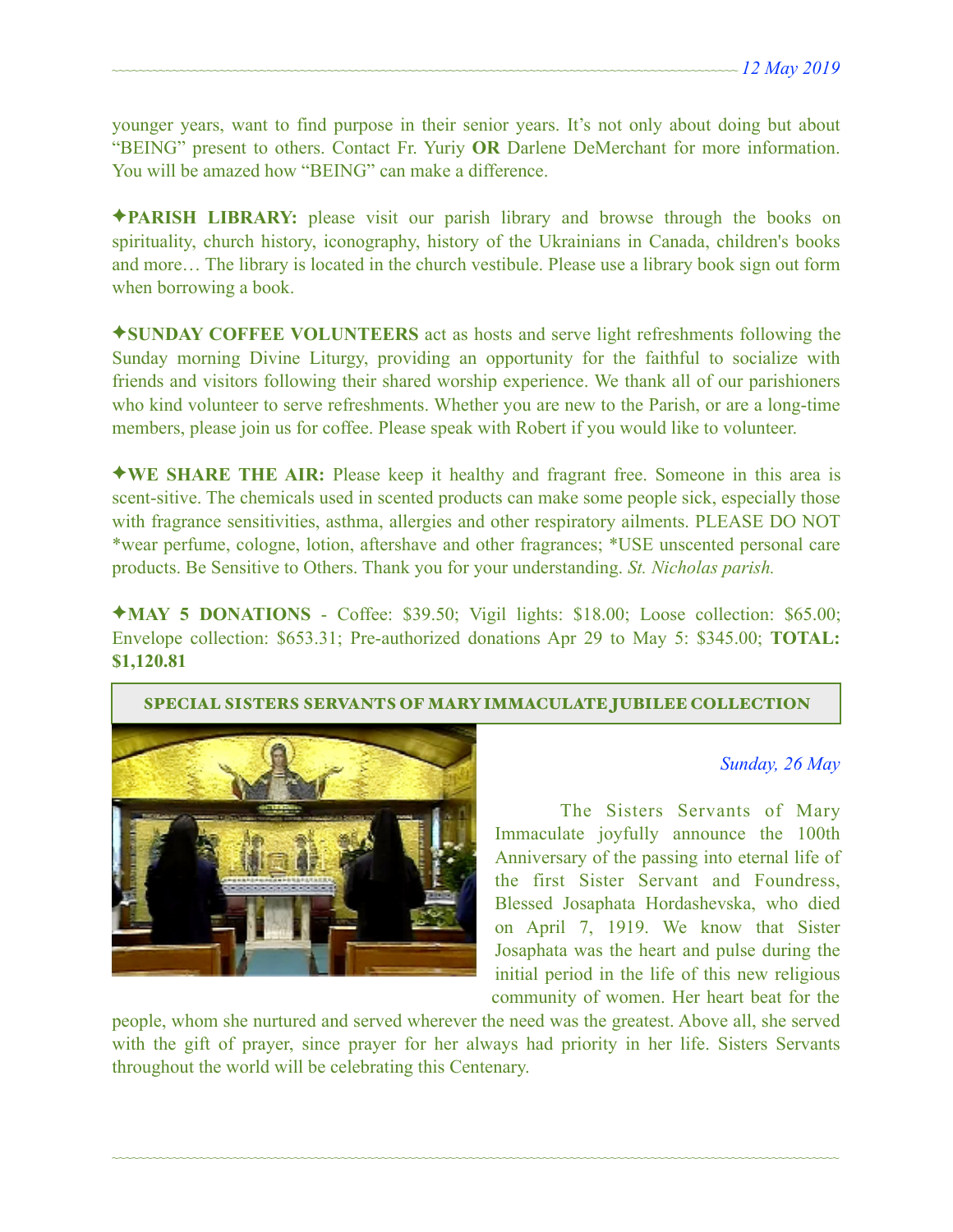

 Due to the persecution of our Church and religious orders, communities and layfaithful under Soviet rule, the Motherhouse of the Sisters Servants was forced to re-locate from Lviv, Ukraine to Rome, where a building was purchased in 1947. The heart of this home is the chapel. To be faithful to the Eastern Byzantine tradition, the Sisters Servants would like to complete a project long planned and desired: installing an iconostasis in the Motherhouse chapel.

 The Sisters in Rome welcome many visitors from various parts of the world yearly and the highlight of their visit is to pray in the chapel

before the relics оf Blessed Josaphata. It has been drawn to the Sisters' attention by some of the visitors that there is no iconostasis in the chapel. With the assistance of our faithful world-wide the iconostasis can be installed for the glory of God and as a way of thanking Blessed Josaphata for her intercession for all our needs since her entry to Heaven a hundred years ago.

 The Superior General Sister Sofija Lebedowicz of the Sisters Servants of Mary Immaculate is making her visitation with all the Sisters Servants of Mary Immaculate in Canada, from coast to coast, arriving in early May. Her greatest joy would be to have the iconostasis installed in the Motherhouse chapel by April 07, 2020. And this will be a reality with the generous assistance of our faithful in all the Canadian Eparchies. Sr. Sofija will be visiting our Cathedral Parish on Friday 28 June for a special Moleben to Blessed Josaphata followed by light reception in the Cathedral Hall. At this time we would like to present the gift from our Eparchy her.

 To mark this occasion, the Eparchy of New Westminster invites everyone to participate in a special collection Sunday 26 May towards the Iconostasis in the SSMI General Headquarters in Rome, where we have the relics of Blessed Josaphata. Special donation envelopes will be provided for your donation. Cheques should be made payable to your local parish and you will receive an income tax receipt for donations of \$20 or more.

 Sisters Servants of Mary Immaculate have been working with our faithful in British Columbia for more than a half a century. We know of their many years of dedication in visiting our parishes providing catechesis for our children, working at our Eparchial summer youth camp, visiting the sick and shut-ins and in many other ways supporting our parishes and clergy.

 $\langle$ > $|$  <> $|$  <> $|$  <>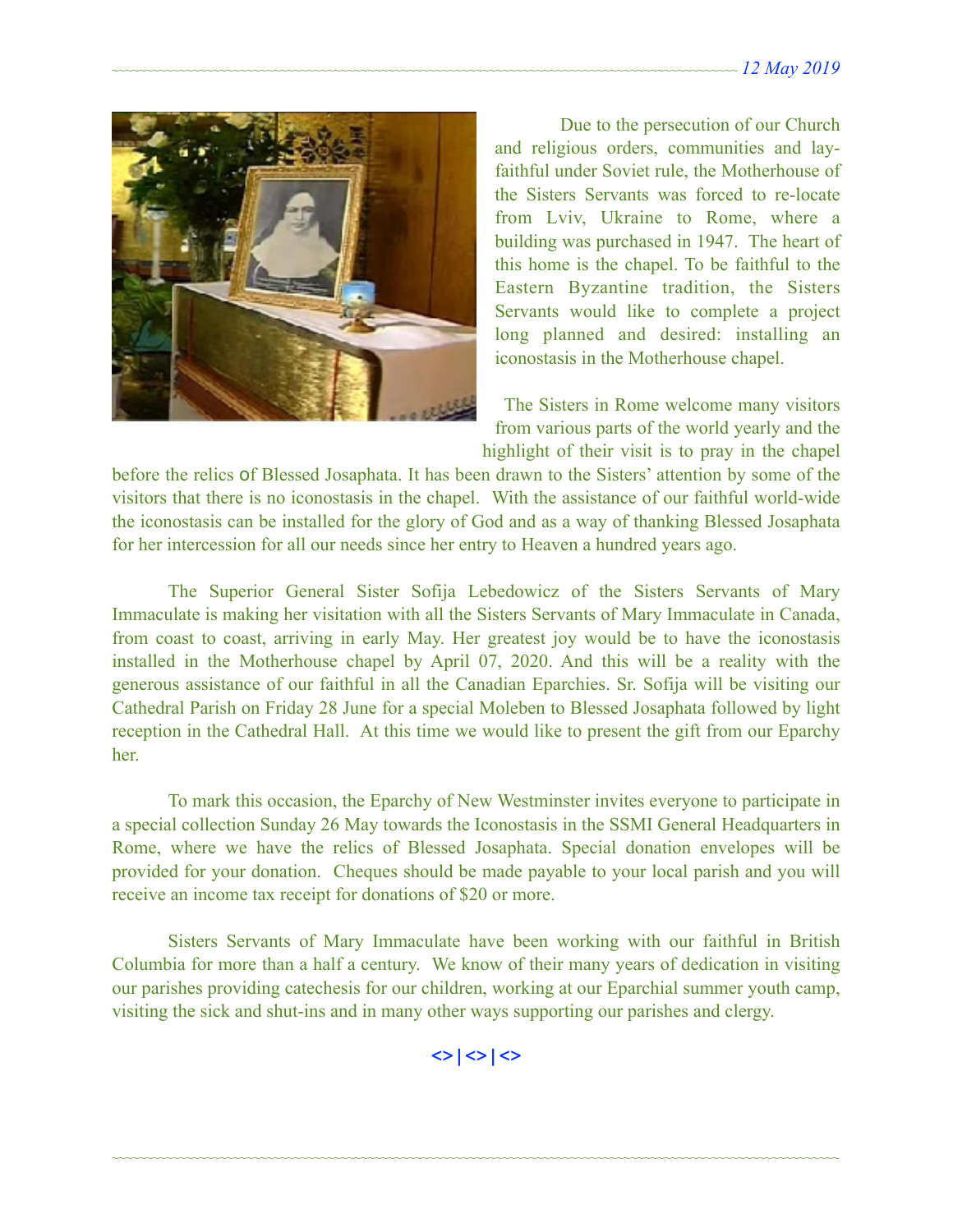Сестри Служебниці Непорочної Діви Марії з радістю оголошують Соту Річницю від переходу у вічність першої Служебниці і Спів-Засновниці, Блаженної Йосафати Гордашевської, яка упокоїлася в Бозі 7 квітня 1919 року. Знаємо, що Сестра Йосафата була серцем і душею початкуючого нового згромадження. Вона цілковито віддалася служінню там де була найбільша потреба. Понад усе, Сестра Йосафата скріпляла других даром молитви, яка у неї була все на першому місці. Сестри Служебниці по цілому світі святкуватимуть це Століття.

Через переслідування, яких зазнала наша Церкви, духовенство та миряни в часи Радянського Режиму в Україні, Головний Осідок Згромадження Сестер Служебниць треба було перенести з Львова до Риму де був придбаний дім в 1947 році. Центром і серцем цього Дому є каплиця. Вірні нашій Східній Візантійській традиції Сестри Служебниці хочуть закінчити давно вже запланований проект: вставити Іконостас в каплиці Головного Дому.

Сестри в Римі щороку радо принимають гостей з різних країн світу, які часто відвідують каплицю щоби помолитися біля тліннних останків Блаженної Йосафати. Деякі звертали увагу сестрам про брак Іконостасу в каплиці. Завдяки помочі вірних Іконостас буде вставлений на славу Божу і як вияв вдячності Блаженній Йосафаті за її заступництво у всіх наших потребах від часу її відходу у вічність вже сто років тому.

Сестра Софія Лебедович, Генеральна Настоятелька, проводить візитацію усіх Сестер Служебниць Непорочної Діви Марії в цілій Канаді і приїзджає на початку травня. Вставлення Іконостасу в каплиці Головного Дому до 7 квітня 2020 року було би великою радістю для неї, і це буде реальністю за щедрою допомогою наших вірних по всіх Канадських Єпархіях. Сестра Софія відвідуватиме нашу Катедру в п'ятницю 28 травня, щоб помолитися з нами Молебень до Блаженної Йосафати та маленького прийняття в церковній залі.

Щоб відзначити оказію Ювілею Блаженної Йосафати, Ню-Вестмінстерська Епархія 26 транвя проведе спеціяльну збірку на Іконостас для каплиці Головного Дому Сестер Служебниць в Римі, де зараз знаходяться нетлінні останки Блаженної Преподобнї Матері Йосафати. Спеціальні ковнверти для пожертв будуть надані. Чеки повинні бути виписані на місцеву парафію, щоб отрмати податковий чек на пожертву у розмірі 20 доларів або більше.

Сестри Служебниці Непорочної Діви Марії служать нашими вірними в Британській Колумбії вже понад півстоліття. Ми знаємо про їхню багаторічну відданість відвідуванню наших парафій, навчанню катехизації наших дітей, праці в нашому Єпархіальному літньому дитячому таборі, відвідуванню хворих, і багатьма іншими способами підтримки наших парафій і духовенства.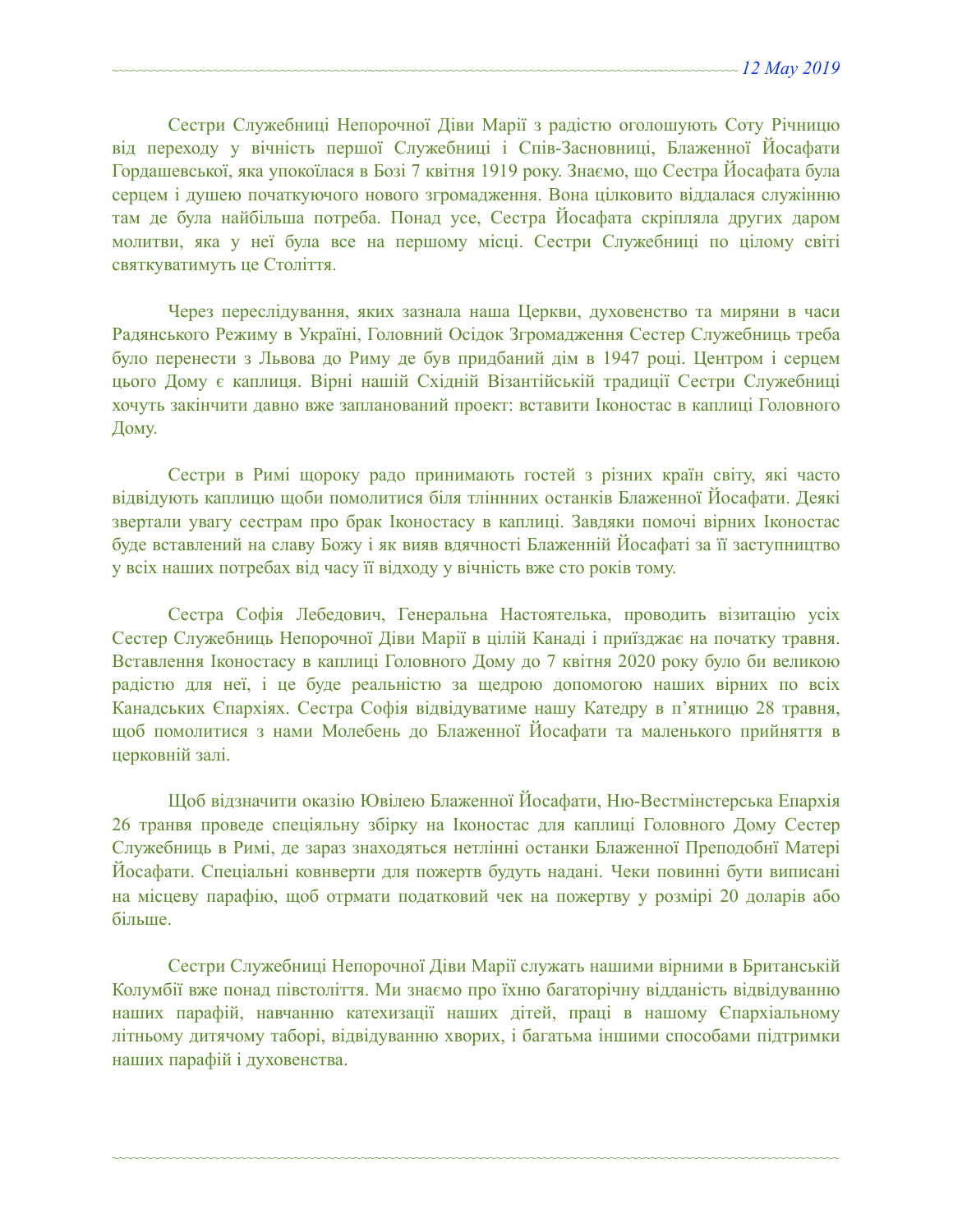### CAMP ST. VOLODYMYR - AUGUST **18-25, 2019**

 Start planning your summer holidays now! Come join us to celebrate our 35th year of camp for children in our Eparchy! Camp St. Volodymyr is a great place to be physically active, build self-confidence and self-esteem, develop life-long skills while reconnecting with nature, growing spiritually and building friendships. Our camp is also a wonderful opportunity to experience God through nature, in a catechetical program, liturgical services and the companionship of others.

Campers will learn about the Ukrainian language and culture along with games, hiking, sports, arts and crafts, camp fires, water activities and much more!

If you are between the ages of 7-14 this is a summer must do! Registration is \$390. Book by July 4 to save \$50. Bus transportation is also available to and from New Westminster. Register online using Eventbrite. Search "Camp St. Volodymyr BC 2019." For more information contact Jennifer Caldwell @ 604.220.0584 or [jennsawka@hotmail.com](mailto:jennsawka@hotmail.com)

## **WAYS TO SUPPORT OUR CAMP**

Camp St. Volodymyr is a nonprofit camp, run on a volunteer basis. Please contact Jennifer if you are interested in helping.

### VOLUNTEER as a Camp Counsellor

We are seeking between 8-10 individuals to help plan and organize our camp activities. Apply online using Eventbrite. Search "Camp St. Volodymyr BC 2019." Applications due May 15, 2019. All volunteers will be subject to a criminal record check and must sign the camp code of conduct.

#### VOLUNTEER as a Head Chef or Camp Chef

We are seeking between 4-6 individuals to help each day in the kitchen. It is your opportunity to get creative and be a part of the campers top 5 things at camp; The Food! Full time and part time opportunities

### VOLUNTEER as our Camp Nurse

We are looking for an individual to be our camp nurse. This is a wonderful opportunity to get to know the children in our Eparchy. This position would require valid first aid and nursing certification. Responsibilities would include administering medications brought by campers/staff as well as recording all incidents and treatments. Supplies and medications are provided by the camp.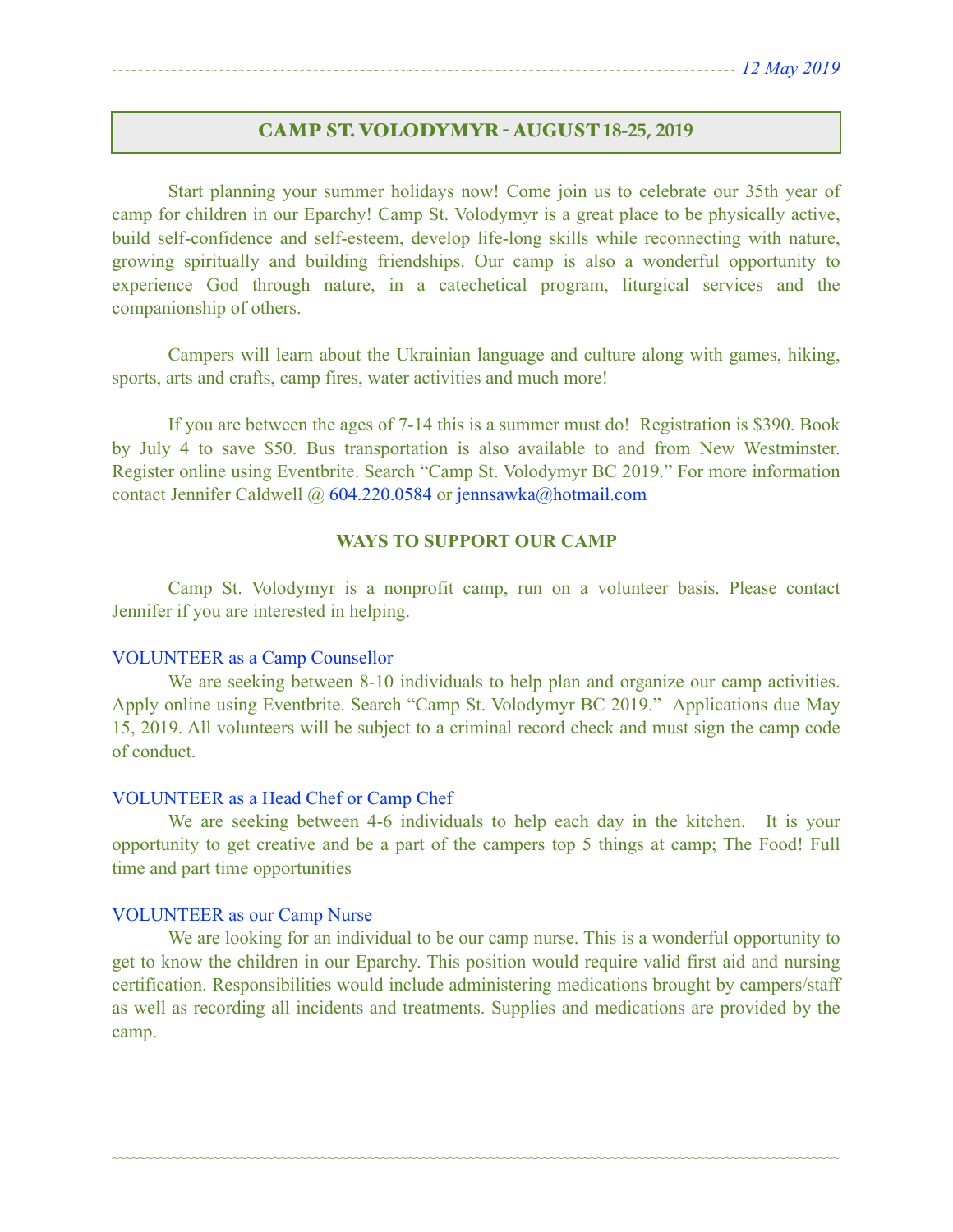### DONATE Food

We are always happy to accept food donations of fresh fruits and vegetables, breakfast items; cereal, syrup, pancake mix, jam, Nutella, lunch items; chicken soup, Kraft dinner, cheese, drinks; juice boxes, powdered drinks, brownie/cake mixes, Jello, snack bars, cookies or treats. Gift certificates to Superstore and Costco are also welcomed.

## DONATE Monetarily

Each year the Eparchy sponsors several children to attend. You can help send a deserving child to camp through your donations. Donation can be made through the Eparchy or online at our Eventbrite page. Tax receipts can be issued for donations of \$25 or more.

Visit our website [www.nweparchy.ca](http://www.nweparchy.ca/)

## WITH DEATH OF JEAN VANIER, CATHOLICISM LOSES A LIVING SAINT

 Theoretically, all baptized Catholics are supposed to strive for sanctity. If you're like most of us, however, you rarely meet someone who just seems to radiate holiness - not a faux saccharine piety, but the real deal. We're talking about the sort of personality with whom, after an encounter, you walk away thinking, "I just saw a living saint."

 20th century Catholicism bred a handful of such figures, among whom both Mother Teresa and Jean Vanier figured especially prominently - making it apt, perhaps, that Vanier died on the very day Pope Francis is in North Macedonia paying tribute to the feisty "saint of the gutters" with whom Vanier was so often compared, and paired, in life.

 Vanier, who was 90, died from cancer Tuesday morning in a facility in Paris run by the L'Arche community that he founded in 1964. Upon hearing the news, Francis released a brief statement through a spokesman saying he's "praying for [Vanier] and for the entire L'Arche community."

 By the time I arrived on the Vatican scene in the late 1990s, Vanier was already a fixture on the global Catholic scene, famed for his outreach to people with physical, mental and emotional disorders. His idea was not to treat such people as the objects of charity, but rather as friends and even teachers, founding communities in which they lived alongside people without disabilities in a spirit of mutual respect and care.

 I remember distinctly the first time I came face-to-face with Vanier, which was during a Vatican news conference in the run-up to the Great Jubilee Year of 2000. He'd been asked to speak on a panel about some papal initiative, and for much of the discussion, to be honest, he didn't seem especially dialed in.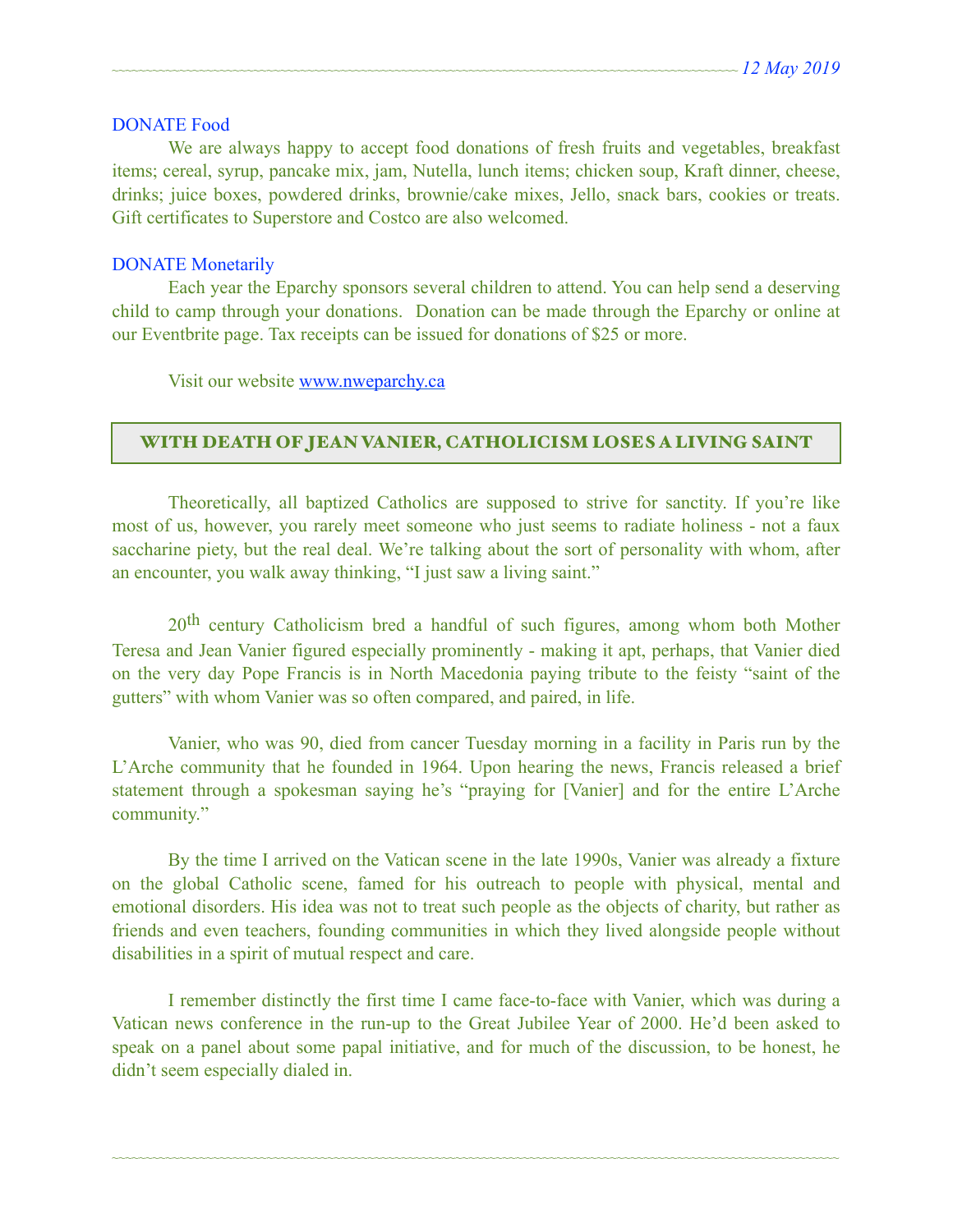Yet when I asked Vanier if Pope John Paul II had become a more powerful symbol for the people he lived and worked with because the aging pontiff was himself, in a sense, "disabled," Vanier lit up.

 His response was simple and unequivocal: "The pope has never been more beautiful than he is right now," he said, and then explained how what the world often sees as weakness and embarrassment can, seen through different eyes, often reveal itself as a tremendous gift.

 It's hard to describe now, but the sincerity and conviction with which he spoke was electric, and by the time he was done, I was sold.

 Vanier was born in 1928 in Geneva to Canadian parents, and went to study in Canada, England and France. In 1945, he visited his father in Paris who was then serving as the Canadian Ambassador to France, where he saw first-hand the horrors of the Holocaust as he and his mother volunteered to assist concentration camp survivors.

 Vanier earned a Ph.D. in Philosophy from the Institut Catholique de Paris in the mid-1960s with a dissertation on happiness in Aristotle, and, at that stage, he saw a scholarly career stretching ahead. Moved by a desire to do "something else," however, he abandoned academia.

 Through friendship with a French priest, Vanier became aware of people suffering from disabilities and invited a couple of other friends to come live with him and a handful of disabled persons in Trosly-Breuil, France, thereby launching the L'Arche movement.

 In 1971, Vanier also co-founded the Faith and Light movement, focused on people with learning disabilities. L'Arche has spread to more than 37 countries, and Faith and Light to roughly 80.

 Over the years, Vanier has received virtually every honor and distinction to which any humanitarian could aspire, including the Companion and Order of Canada, the French Legion of Honor, the Pacem in Terris Peace and Freedom Award, the Knights of Columbus Gaudium et Spes Award and the Templeton Prize. Vanier's life, and the community he founded, were chronicled in the 2017 film Summer in the Forest.

 Undoubtedly, however, Vanier would say he was less interested in prizes and recognition than in the various ways his community's spirit took root around the world.

 Henri Nouwen is one good example. The famed Catholic priest and writer met Vanier while Nouwen was teaching at Harvard in the mid-1980s, and a friendship blossomed. Vanier invited Nouwen to join him at Trosly-Breuil, where Nouwen discovered a new sense of purpose. He eventually moved into a L'Arche center in Ontario in 1986, where he became its pastor for the last decade of his life.